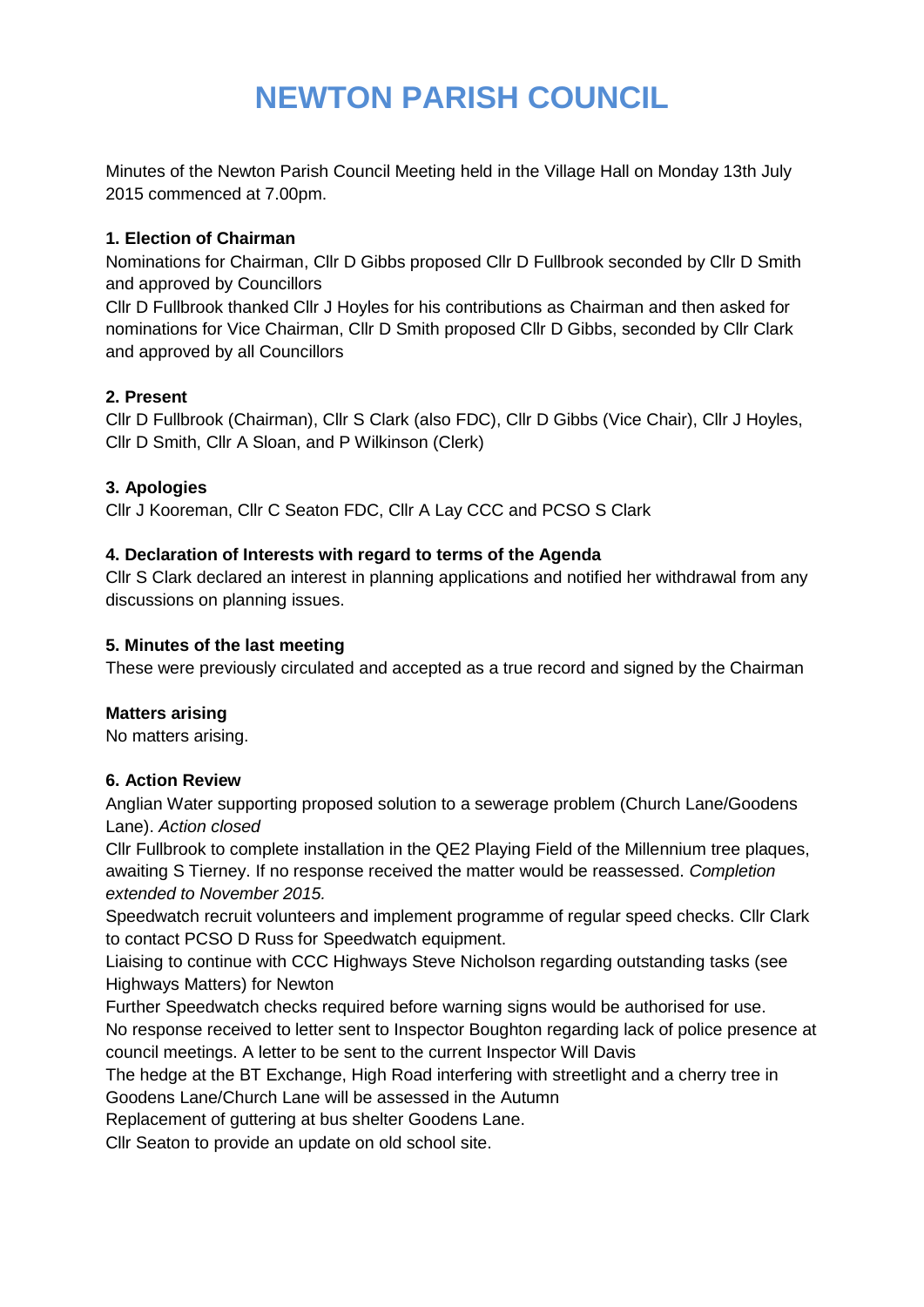# **7. Highway Issues**

During the recent visit Cllr S Clark had discussed issues with Steve Nicholson from CCC Highways Department. A number of issues had been completed (see Highways Matters). Cllr Clark had received a number of complaints regarding heavy lorries travelling through the village for a 24 hours period following a traffic incident on the main Sutton Road. The Councillors requested that Steve Nicholson provide a Contingency Plan, Cllr Clark awaiting outcome

Two new issues included road flooding at the Mill Lane /Fen Road junction, to be reviewed at a later date due to heavy lorries attending building site.

Pipe barrier repair at junction of Rectory Road along with an information sign at entry of Franks Lane B1165.needed repair

## **8. Allotments**

A date for an allotment inspection for Cllrs was to be arranged in September.

## **9. Planning**

Two planning applications received prior to the meeting, all councillors notified and approved Conversion of Barn south of 2 Newton Hall Barns Hogens Lane – F/YR15/0506/F Erection of extension to Churchcroft Cottage Church Lane Newton – F/YR15/044/F

Planning Committee Terms of Reference circulated prior to the meeting, three annual meetings to be arranged following Council meetings. If additional meetings were necessary three clear working days notice would be required, and the Clerk would notify Councillors. Election of Chairman to take place at the first planning meeting following the September Parish Council meeting.

*Resolved to adopt the Terms of Reference for the Planning Committee, proposed by Cllr S Clark and seconded by Cllr A Sloan and approved by Councillors.*

# **10. Village Hall**

Clairvoyant Evening successful, Coffee mornings and Afternoon teas continued, including an afternoon tea in conjunction with the Bowls Club to help increase membership. A Garage Sale was to take place on Sunday 19<sup>th</sup> July.

#### **11. Playing Field**

Cllr Fullbrook to contact the Community Payback Team for assistance with clearing the ditch and to fill in dropped area near Karrow Field entrance.

#### **12. Finance**

Savings Account - £1692.05 including 23p interest Community Current A/C Income received since last meeting Recycling credit for £12.50 ½ year Concurrent grant £640. Community Current A/C now stands at £6897.26 deducting the £1593 Grant earmarked for the Village Plan

*Resolve to approve payment of Clerk's salary and sundry expenses for £531.08 cheque no 10050, Councillors approved the payment.*